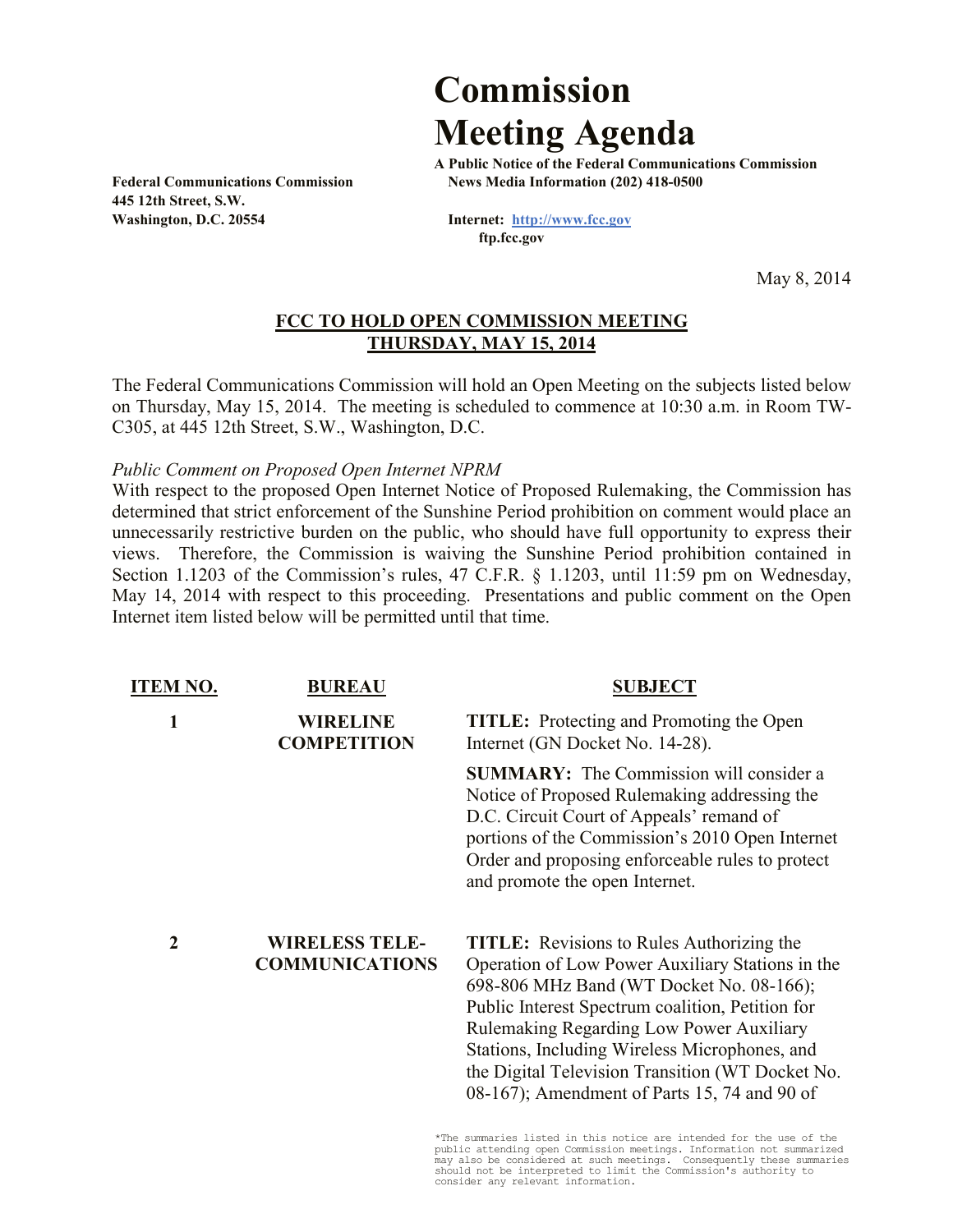|   |                                                         | <b>Auxiliary Stations, Including Wireless</b><br>Microphones (ET Docket No. 10-24).                                                                                                                                                                                                                                                          |
|---|---------------------------------------------------------|----------------------------------------------------------------------------------------------------------------------------------------------------------------------------------------------------------------------------------------------------------------------------------------------------------------------------------------------|
|   |                                                         | <b>SUMMARY:</b> The Commission will consider a<br>Report and Order that provides a limited<br>expansion to the class of wireless microphone<br>users eligible for a license.                                                                                                                                                                 |
| 3 | <b>INCENTIVE</b><br><b>AUCTION TASK</b><br><b>FORCE</b> | <b>TITLE:</b> Expanding the Economic and<br>Innovation Opportunities of Spectrum Through<br>Incentive Auctions (GN Docket No. 12-268).                                                                                                                                                                                                       |
|   |                                                         | <b>SUMMARY:</b> The Commission will consider a<br>Report and Order that adopts key policies and<br>rules for the broadcast television spectrum<br>incentive auction, laying the groundwork for an<br>unprecedented, market-driven process for<br>repurposing spectrum for mobile broadband use,<br>and promoting competition and innovation. |
| 4 | <b>WIRELESS TELE-</b><br><b>COMMUNICATIONS</b>          | <b>TITLE:</b> Policies Regarding Mobile Spectrum<br>Holdings (WT Docket No. 12-269).                                                                                                                                                                                                                                                         |
|   |                                                         | <b>SUMMARY:</b> The Commission will consider a<br>Report and Order that modifies the Commission's<br>policies and adopts rules regarding the<br>aggregation of spectrum for mobile wireless<br>services through initial licensing and secondary<br>market transactions to preserve and promote<br>competition.                               |
|   |                                                         |                                                                                                                                                                                                                                                                                                                                              |

the Commission's Rules Regarding Low Power

The meeting site is fully accessible to people using wheelchairs or other mobility aids. Sign language interpreters, open captioning, and assistive listening devices will be provided on site. Other reasonable accommodations for people with disabilities are available upon request. In your request, include a description of the accommodation you will need and a way we can contact you if we need more information. Last minute requests will be accepted, but may be impossible to fill. Send an e-mail to: fcc504@fcc.gov or call the Consumer & Governmental Affairs Bureau at 202-418-0530 (voice), 202-418-0432 (tty).

Additional information concerning this meeting may be obtained from Meribeth McCarrick, Office of Media Relations, (202) 418-0500; TTY 1-888-835-5322. Audio/Video coverage of the meeting will be broadcast live with open captioning over the Internet from the FCC Live web page at www.fcc.gov/live.

2 For a fee this meeting can be viewed live over George Mason University's Capitol Connection.